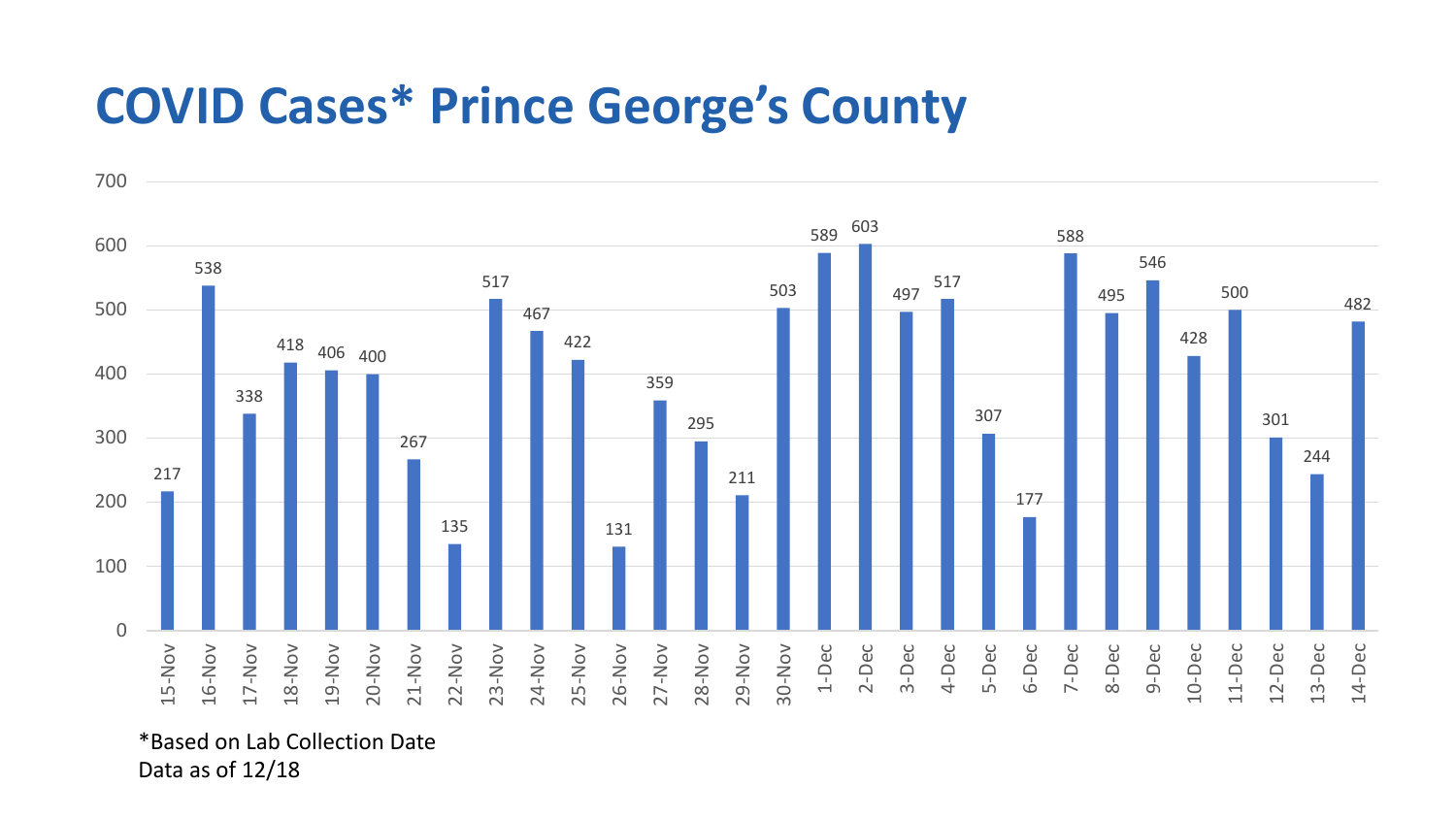## **COVID Average Daily Case Rate\* (last 14 days)**

**Prince George's County**

**Average New Cases per 100,000 population**



\*Based on Lab Collection Date Data as of 12/18